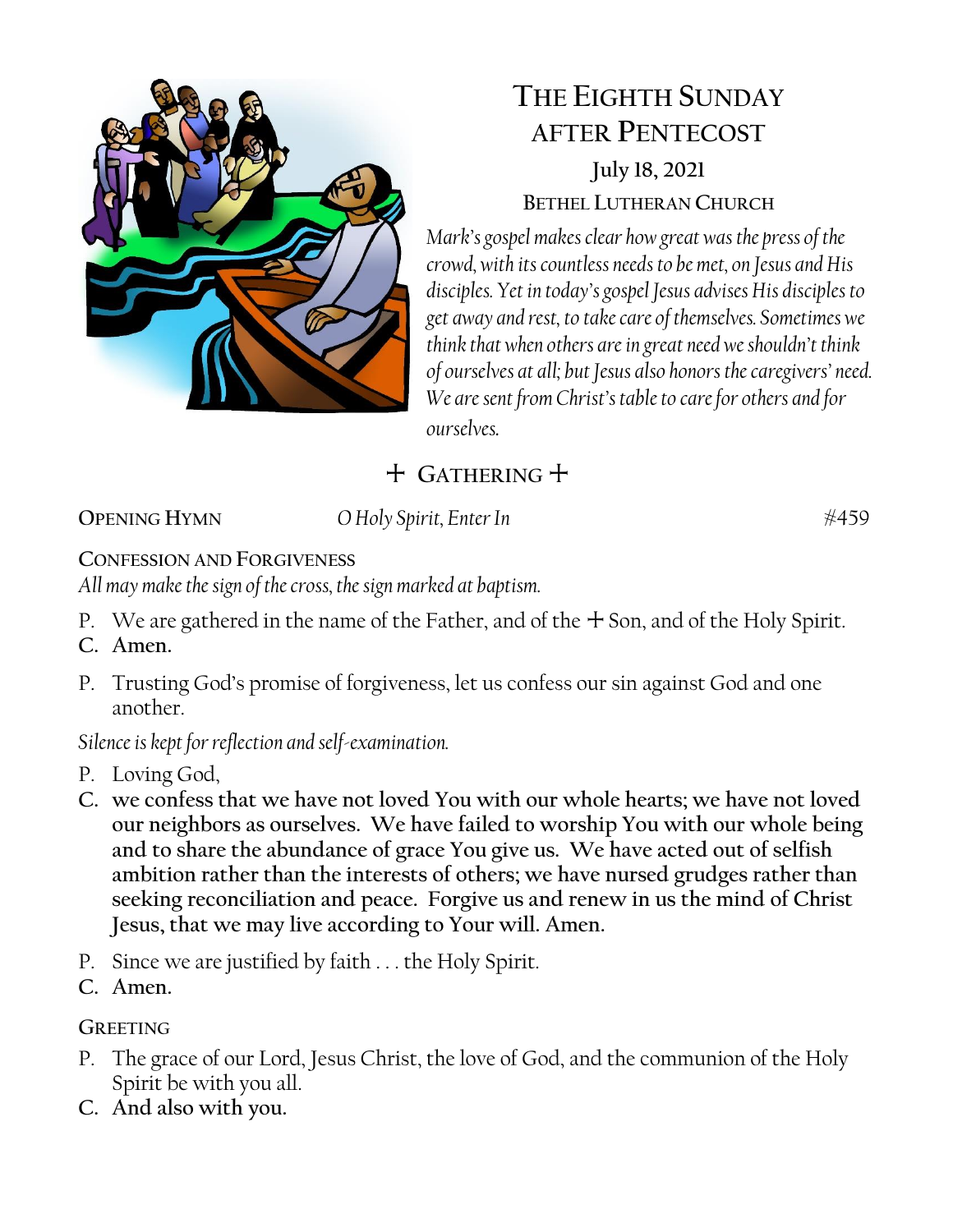#### **PRAYER OF THE DAY**

- P. O God, powerful and compassionate, You shepherd Your people, faithfully feeding and protecting us. Heal each of us and give us the strength to live according to Your will, that we may embody the justice and peace of Your Son, Jesus Christ our Lord.
- **C. Amen.**

## + **WORD** +

#### **FIRST READING: Jeremiah 23:1–6**

*Jeremiah prophesied before the exile in 587 B.C. In this passage, he uses the metaphor of a shepherd to describe the bad kings who have scattered the "flock" of Israel. God promises to gather the flock and to raise up a new king from David's line to save Israel and Judah.* 

Woe to the shepherds who destroy and scatter the sheep of My pasture! says the LORD. <sup>2</sup>Therefore thus says the LORD, the God of Israel, concerning the shepherds who shepherd My people: It is you who have scattered My flock, and have driven them away, and you have not attended to them. So I will attend to you for your evil doings, says the LORD.

<sup>3</sup>Then I Myself will gather the remnant of My flock out of all the lands where I have driven them, and I will bring them back to their fold, and they shall be fruitful and multiply. <sup>4</sup> I will raise up shepherds over them who will shepherd them, and they shall not fear any longer, or be dismayed, nor shall any be missing, says the LORD.

<sup>5</sup>The days are surely coming, says the LORD, when I will raise up for David a righteous Branch, and He shall reign as king and deal wisely, and shall execute justice and righteousness in the land. <sup>6</sup>In His days Judah will be saved and Israel will live in safety. And this is the name by which He will be called: "The LORD is our righteousness."

L. The Word of the Lord. **C. Thanks be to God.**

#### **PSALM 23**

The LORD is my shepherd; I shall not be in want.

**<sup>2</sup>He makes me lie down in green pastures**

**and leads me beside still waters.**

<sup>3</sup>He revives my soul

and guides me along right pathways for His name's sake.

**<sup>4</sup>Though I walk through the valley of the shadow of death, I shall fear no evil; for You are with me; Your rod and Your staff, they comfort me.** 

<sup>5</sup>You spread a table before me in the presence of those who trouble me;

You have anointed my head with oil, and my cup is running over.

**<sup>6</sup>Surely Your goodness and mercy shall follow me all the days of my life,**

**and I will dwell in the house of the LORD forever.**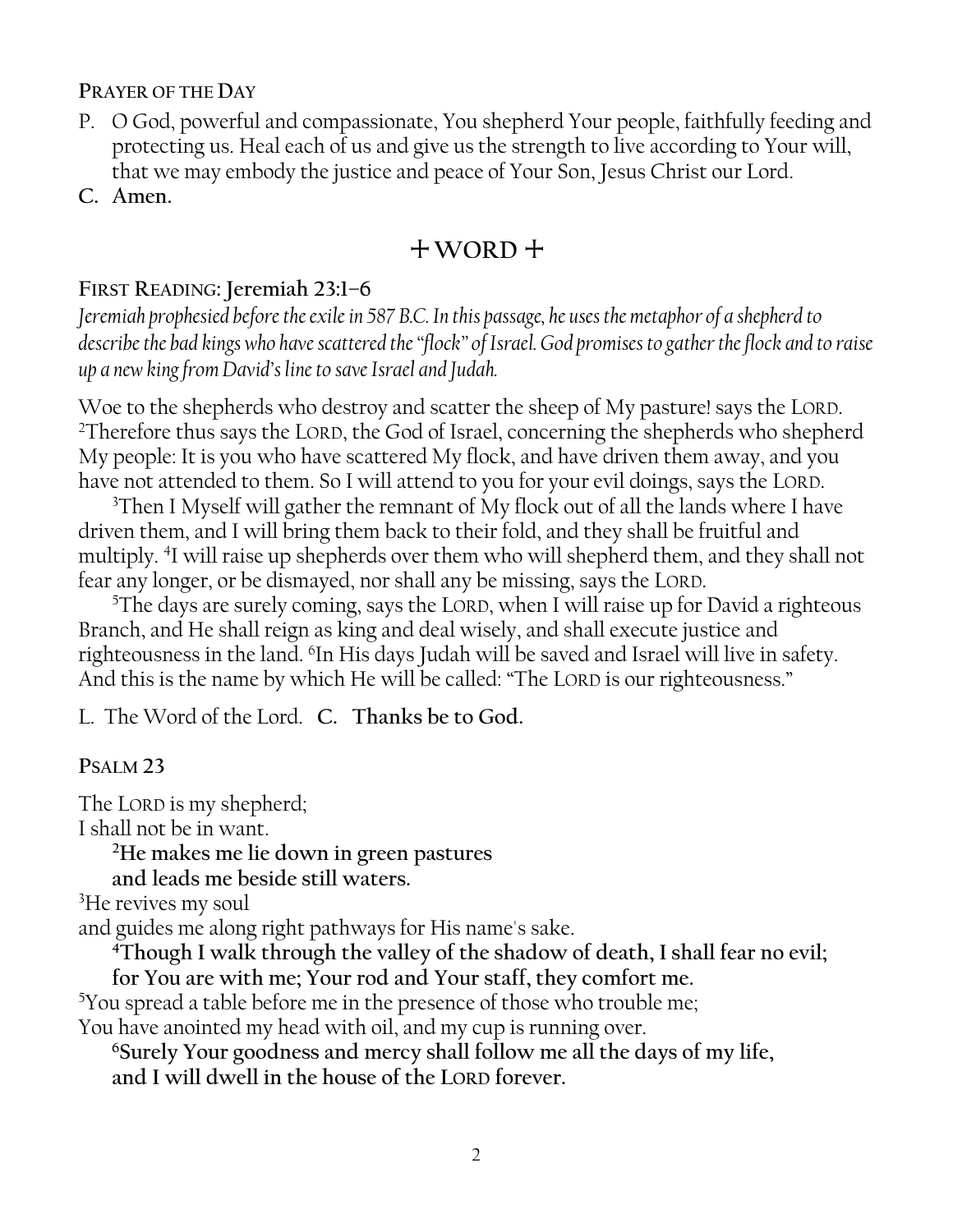#### **SECOND READING: Ephesians 2:11–22**

*The author of this letter is reminding his audience that originally they were not part of God's chosen people. Through Jesus' death, however, they are included in God's household of faith, whose cornerstone is Jesus Christ.*

Remember that at one time you Gentiles by birth, called "the uncircumcision" by those who are called "the circumcision"—a physical circumcision made in the flesh by human hands—  $12$  remember that you were at that time without Christ, being aliens from the commonwealth of Israel, and strangers to the covenants of promise, having no hope and without God in the world.

<sup>13</sup>But now in Christ Jesus you who once were far off have been brought near by the blood of Christ. <sup>14</sup>For He is our peace; in His flesh He has made both groups into one and has broken down the dividing wall, that is, the hostility between us. <sup>15</sup>He has abolished the law with its commandments and ordinances, that He might create in Himself one new humanity in place of the two, thus making peace, <sup>16</sup>and might reconcile both groups to God in one body through the cross, thus putting to death that hostility through it. <sup>17</sup>So He came and proclaimed peace to you who were far off and peace to those who were near; <sup>18</sup>for through Him both of us have access in one Spirit to the Father.

<sup>19</sup>So then you are no longer strangers and aliens, but you are citizens with the saints and also members of the household of God, <sup>20</sup>built upon the foundation of the apostles and prophets, with Christ Jesus Himself as the cornerstone. <sup>21</sup>In Him the whole structure is joined together and grows into a holy temple in the Lord; <sup>22</sup>in Whom you also are built together spiritually into a dwelling place for God.

L. The Word of the Lord. **C. Thanks be to God**

#### **GOSPEL ACCLAMATION** page 83

#### HOLY GOSPEL: St. Mark 6:30-34, 53-56

*When Jesus sent his disciples out to teach and heal, they ministered among large numbers of people. Their work was motivated by Christ's desire to be among those in need.*

#### **C. Glory to You, O Lord.**

The apostles gathered around Jesus, and told Him all that they had done and taught. <sup>31</sup>He said to them, "Come away to a deserted place all by yourselves and rest a while." For many were coming and going, and they had no leisure even to eat. <sup>32</sup>And they went away in the boat to a deserted place by themselves. <sup>33</sup>Now many saw them going and recognized them, and they hurried there on foot from all the towns and arrived ahead of them.

<sup>34</sup>As He went ashore, He saw a great crowd; and He had compassion for them, because they were like sheep without a shepherd; and He began to teach them many things.

<sup>53</sup>When they had crossed over, they came to land at Gennesaret and moored the boat. <sup>54</sup>When they got out of the boat, people at once recognized Him, <sup>55</sup> and rushed about that whole region and began to bring the sick on mats to wherever they heard He was. <sup>56</sup>And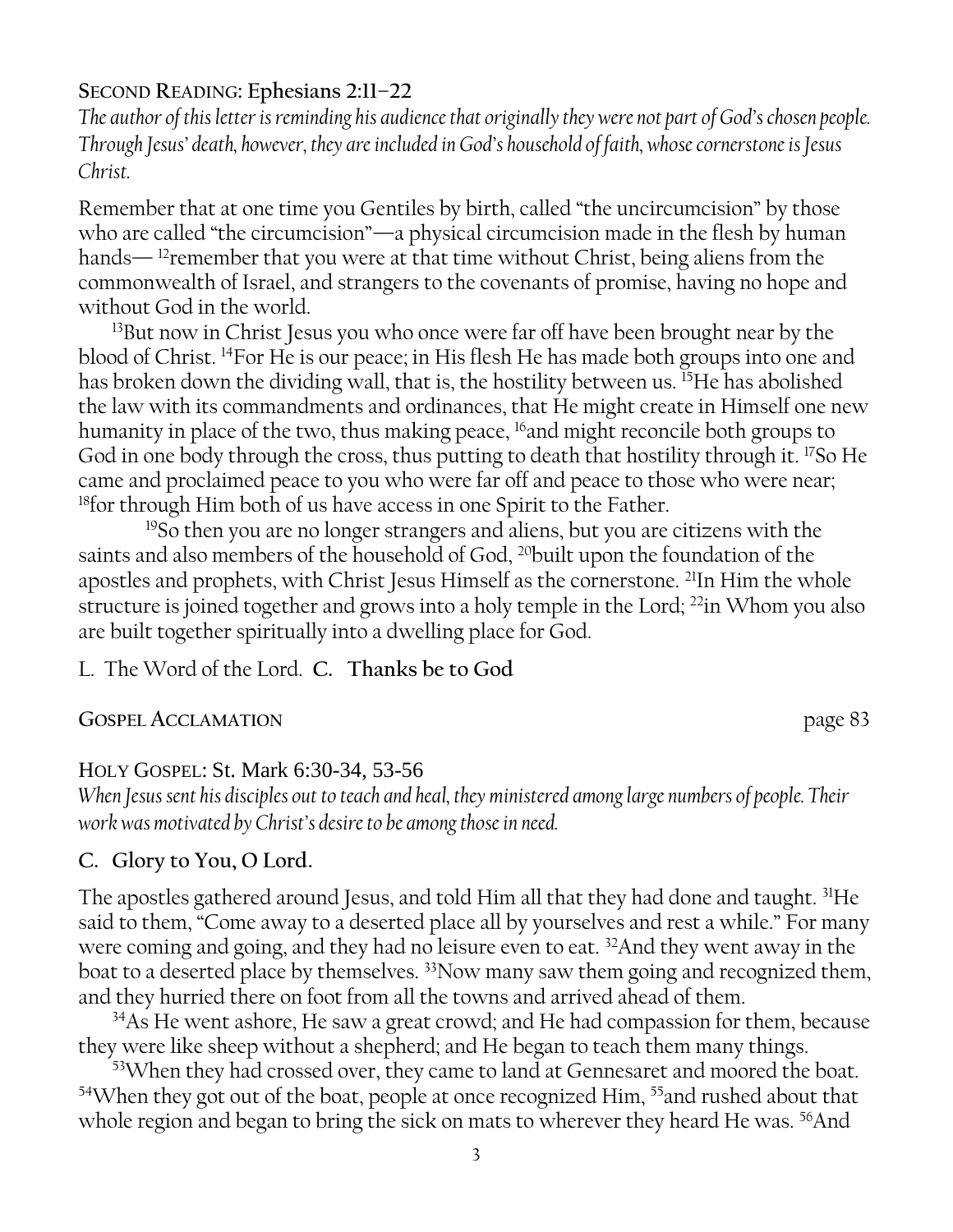wherever He went, into villages or cities or farms, they laid the sick in the marketplaces, and begged Him that they might touch even the fringe of His cloak; and all who touched it were healed.

- P. The Gospel of the Lord.
- **C. Praise to You, O Christ.**

**SERMON**



#### **THE APOSTLES' CREED** page 85

#### **SHARING THE PEACE OF THE LORD**

**ANNOUNCEMENTS**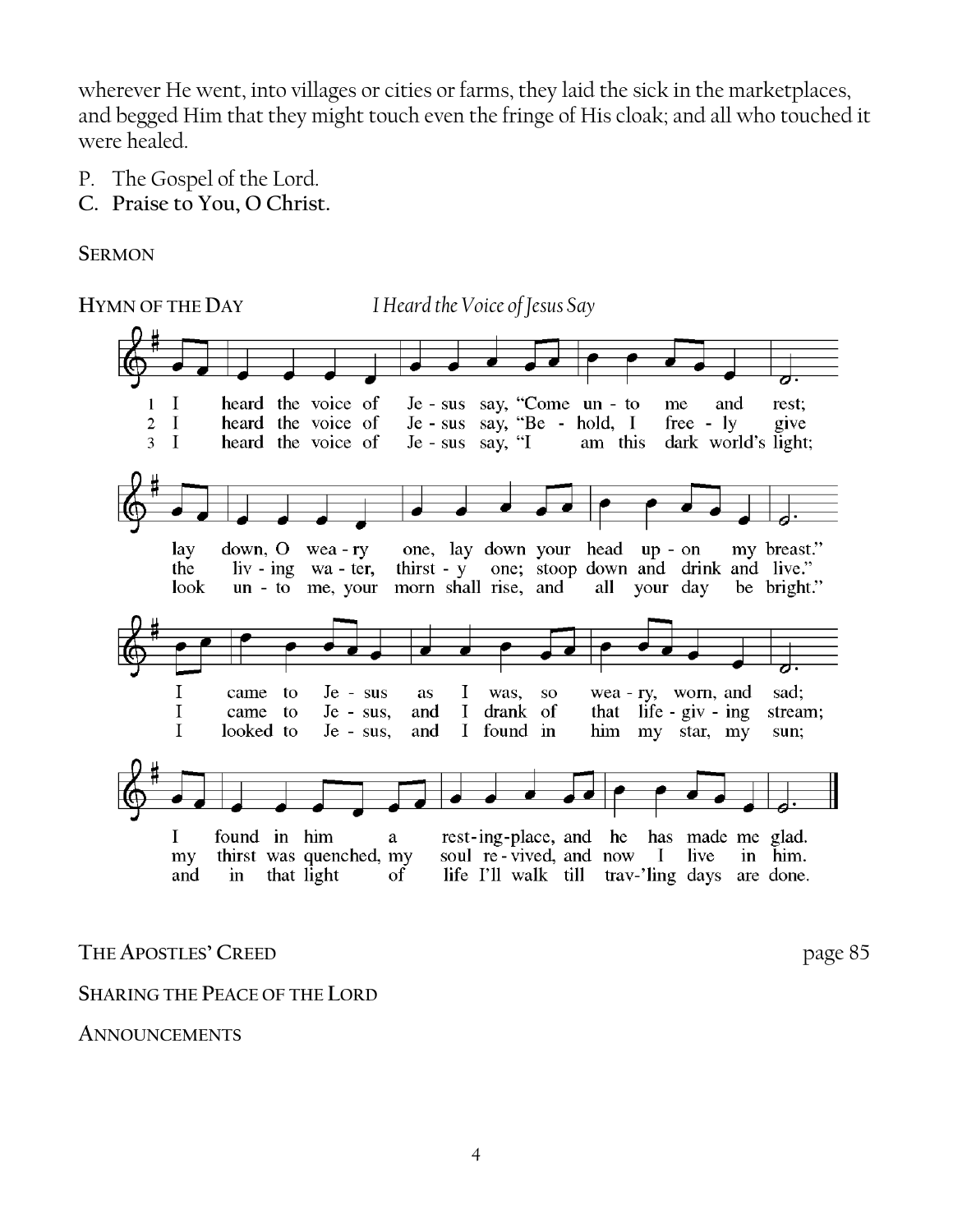## + PRAYER +

#### **OFFERING**

#### **OFFERTORY**



#### **OFFERTORY PRAYER**

- P. Blessed are you,
- **C. O Lord our God, maker of all things. Through Your goodness You have blessed us with these gifts. With them we offer ourselves to Your service and dedicate our lives to the care and redemption of all that You have made, for the sake of Him Who gave Himself for us, Jesus Christ our Lord. Amen.**

**PRAYERS OF THE CHURCH**

**THE LORD'S PRAYER** page 97

## + **SENDING** +

**BENEDICTION**

- P. Jesus is the vine and we are the branches. May you be rooted and grounded in His love. Almighty God, Father,  $+$  Son, and Holy Spirit, bless you now and forever.
- **C. Amen**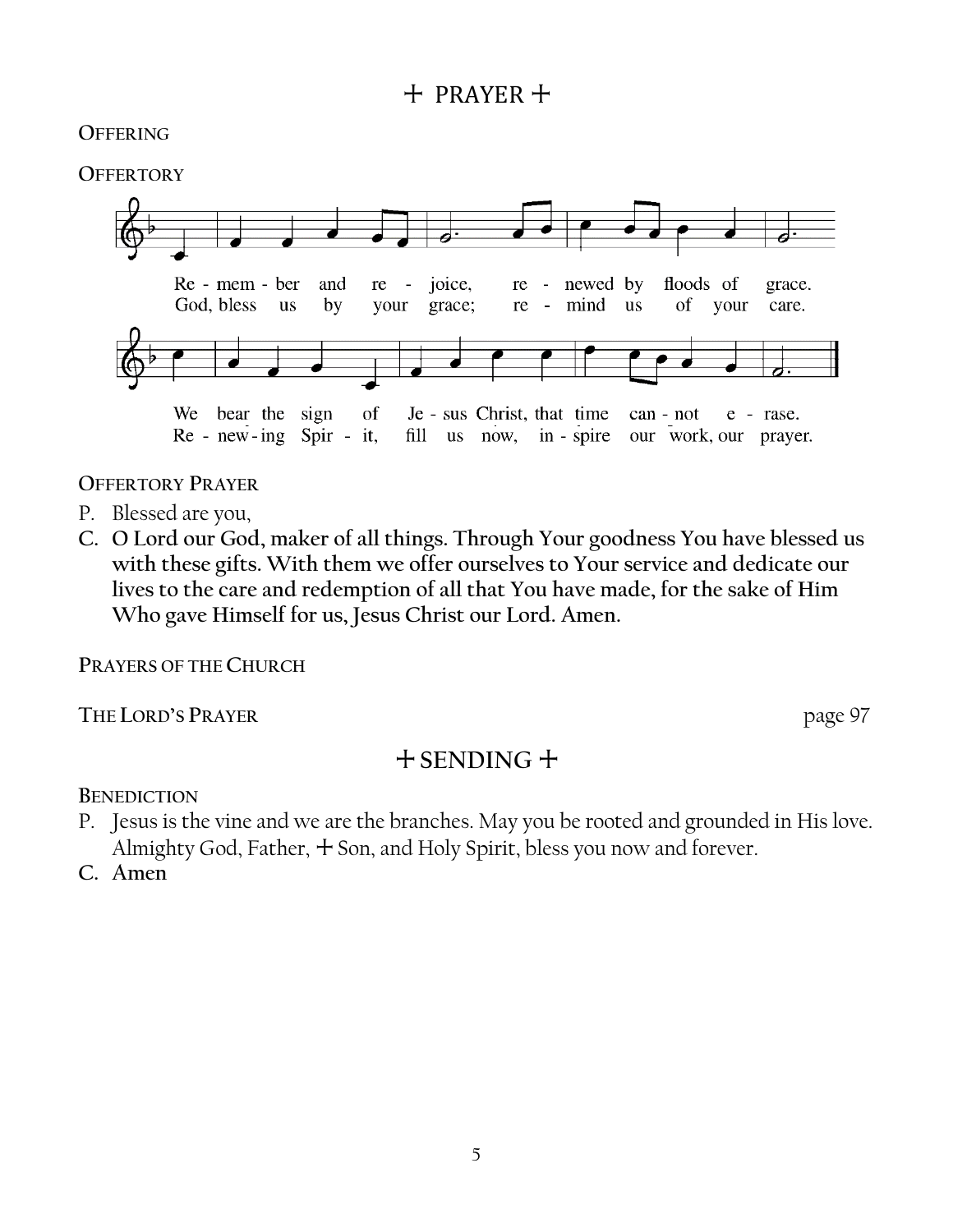

**DISMISSAL** 

- P. Go in peace to love and serve the Lord.
- **C. Thanks be to God.**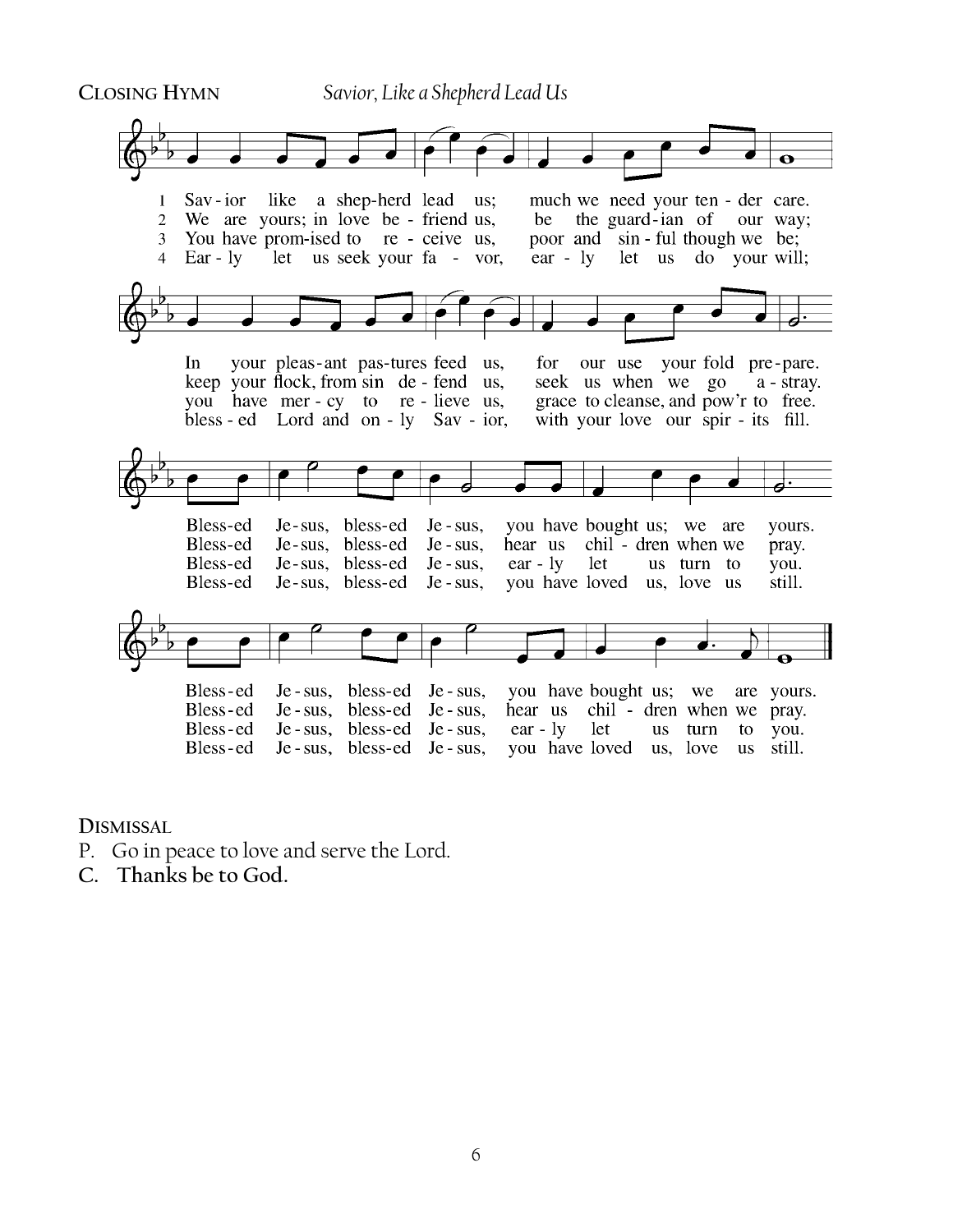#### **THOSE WHO SERVE:**

**Ministers:** All the People of God **Presider:** Pastor Ellen Munter **Musician:** Terry Dybsetter **Reader:** Sara Wollum **Camera:** Josh Sumption **Projection:** James Kamrath/Kendon Knutson **Sound Room:** Ken Jeremiason and Jerome Bruns

#### **How to reach us:**

Church Office: 507-296-4658 Pastor's House: 507-296-4558 Pastor's Cell: 507-828-1000(call or text) Pastor's email: pastormunter@gmail.com

Bethel email: bethel@bethelofporter.com Bethel web page: www.bethelofporter.com



Emily Morton, Angie Denelsbeck Anderson, Shirlee Gabbert, Bill and Karen Pohlen, Carol Moon, Gail Sumption,

## It's almost time for Vacation Bible School.

This year our VBS is going to Mars and Beyond!! Our mission is July 26 to July 29, at Bethel, from 6:00 – 8:30 pm. All space cadets in preschool through 5th grade are welcome to sign up and travel with us this week. The link to register is on our webpage [www.bethelofporter.com.](http://www.bethelofporter.com./)

Don't miss out on the fun! It will be a trip to remember!

VBS still needs the following supplies. 2 containers vanilla frosting 1 box star shaped cereal 1 sharable bag M&M's (this is the large bag) 1 box cheese Its 1 bag mini marshmallows 12 oz clear plastic cups (200) 1 box sandwich size ziploc baggies Small dessert plates (200) 1 container lemonade powder **Please deliver these items to the church kitchen by Sunday July 25. Thanks**